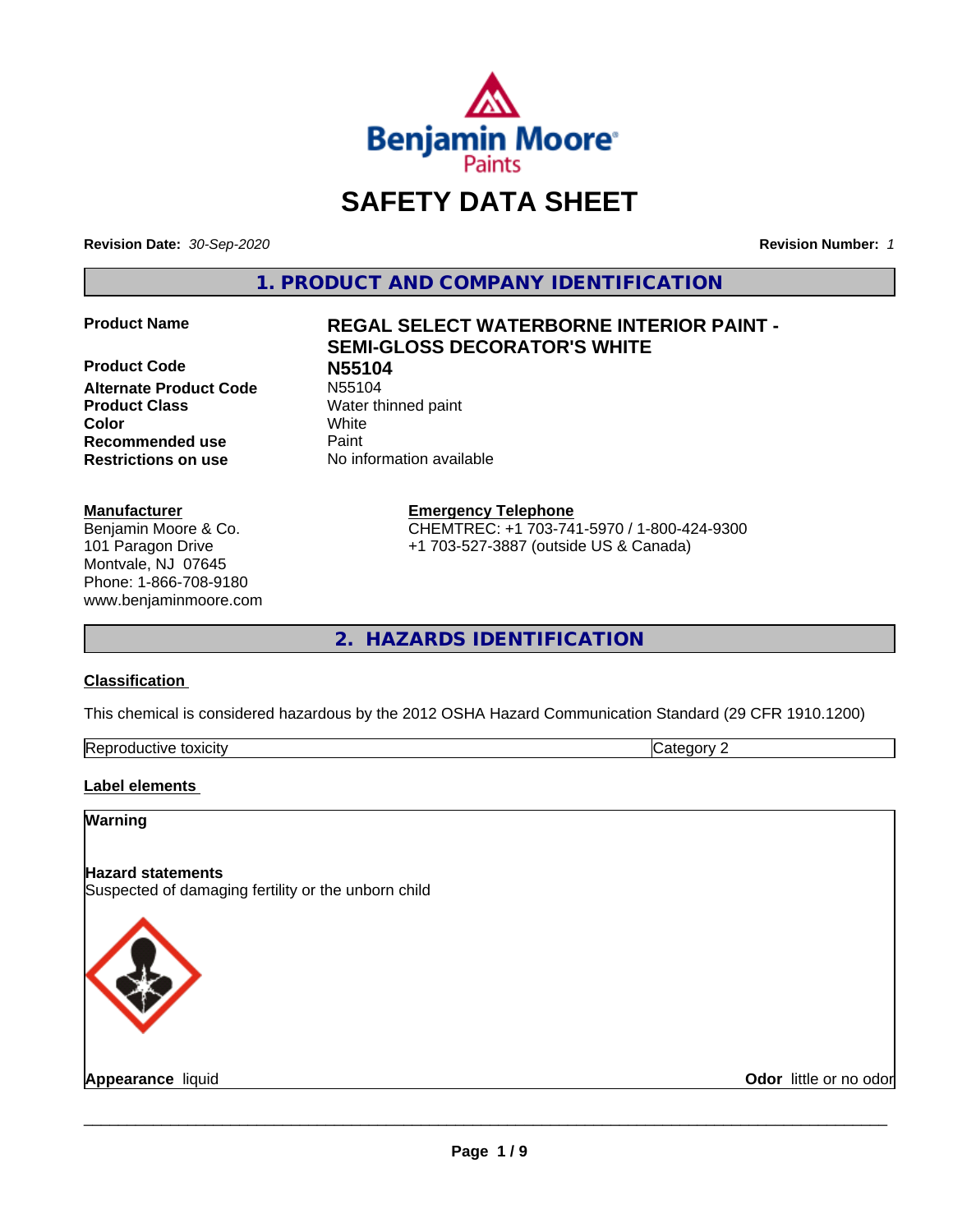#### **Precautionary Statements - Prevention**

Obtain special instructions before use Do not handle until all safety precautions have been read and understood Use personal protective equipment as required

#### **Precautionary Statements - Response**

IF exposed or concerned: Get medical advice/attention

#### **Precautionary Statements - Storage**

Store locked up

#### **Precautionary Statements - Disposal**

Dispose of contents/container to an approved waste disposal plant

#### **Hazards not otherwise classified (HNOC)**

Not applicable

#### **Other information**

No information available

 **WARNING:** This product contains isothiazolinone compounds at levels of <0.1%. These substances are biocides commonly found in most paints and a variety of personal care products as a preservative. Certain individuals may be sensitive or allergic to these substances, even at low levels.

### **3. COMPOSITION INFORMATION ON COMPONENTS**

| <b>Chemical name</b>            | CAS No.    | Weight-%    |
|---------------------------------|------------|-------------|
| Titanium dioxide                | 13463-67-7 | $20 - 25$   |
| Propylene glycol                | 57-55-6    | - 5         |
| Silica amorphous                | 7631-86-9  | - 5         |
| Trimethvlolpropane              | 77-99-6    | $0.1 - 0.5$ |
| Sodium C14-C16 olefin sulfonate | 68439-57-6 | $0.1 - 0.5$ |

#### **4. FIRST AID MEASURES**

| <b>General Advice</b>                            | No hazards which require special first aid measures.                                                     |
|--------------------------------------------------|----------------------------------------------------------------------------------------------------------|
| <b>Eye Contact</b>                               | Rinse thoroughly with plenty of water for at least 15 minutes and consult a<br>physician.                |
| <b>Skin Contact</b>                              | Wash off immediately with soap and plenty of water while removing all<br>contaminated clothes and shoes. |
| <b>Inhalation</b>                                | Move to fresh air. If symptoms persist, call a physician.                                                |
| Ingestion                                        | Clean mouth with water and afterwards drink plenty of water. Consult a physician<br>if necessary.        |
| <b>Most Important</b><br><b>Symptoms/Effects</b> | None known.                                                                                              |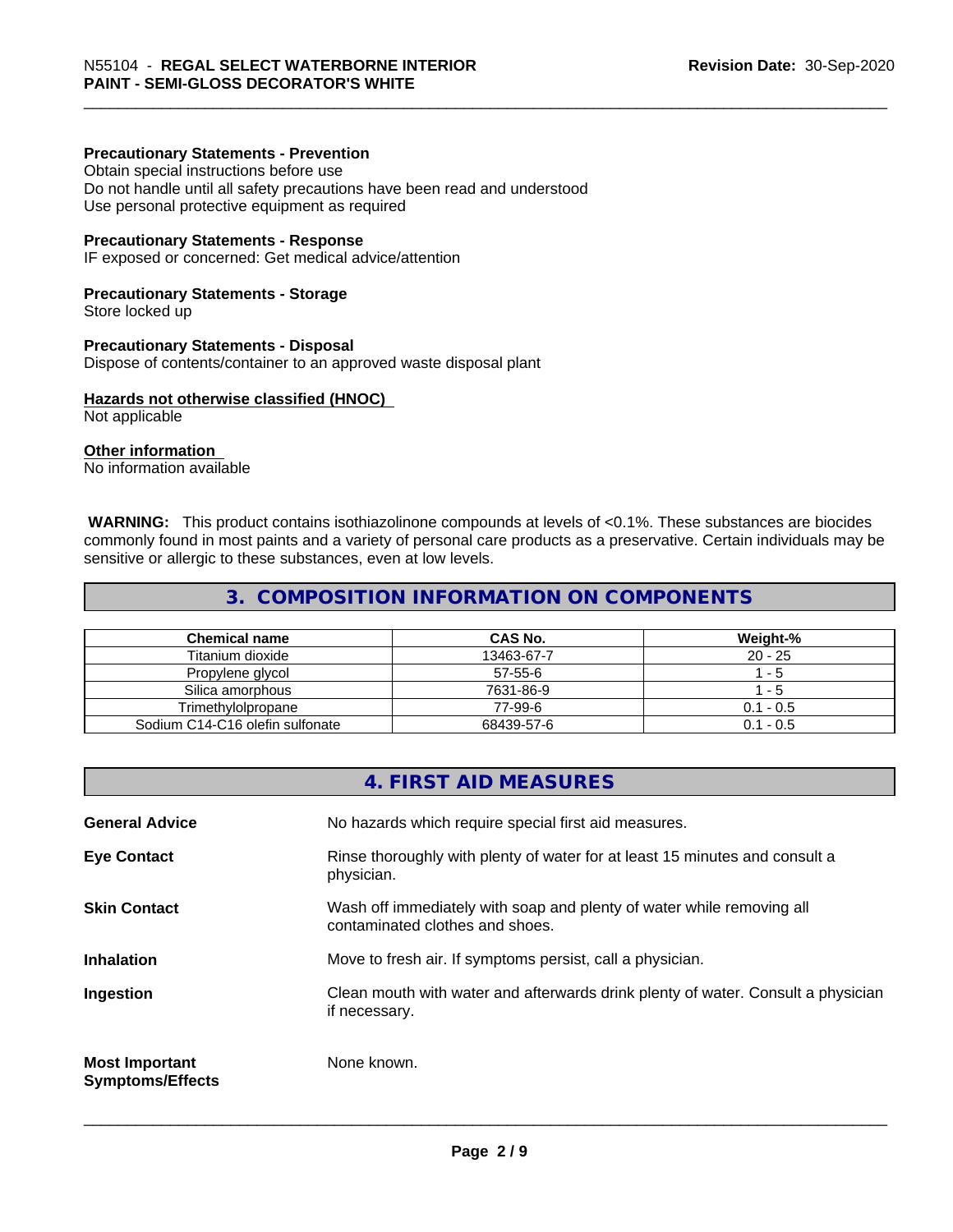| <b>Notes To Physician</b>                                                        | Treat symptomatically.                             |                                                                                                                 |
|----------------------------------------------------------------------------------|----------------------------------------------------|-----------------------------------------------------------------------------------------------------------------|
|                                                                                  | 5. FIRE-FIGHTING MEASURES                          |                                                                                                                 |
| <b>Suitable Extinguishing Media</b>                                              |                                                    | Use extinguishing measures that are appropriate to local<br>circumstances and the surrounding environment.      |
| Protective equipment and precautions for firefighters                            | and full protective gear.                          | As in any fire, wear self-contained breathing apparatus<br>pressure-demand, MSHA/NIOSH (approved or equivalent) |
| <b>Specific Hazards Arising From The Chemical</b>                                | extreme heat.                                      | Closed containers may rupture if exposed to fire or                                                             |
| <b>Sensitivity to mechanical impact</b>                                          | No.                                                |                                                                                                                 |
| Sensitivity to static discharge                                                  | No                                                 |                                                                                                                 |
| <b>Flash Point Data</b><br>Flash point (°F)<br>Flash Point (°C)<br><b>Method</b> | Not applicable<br>Not applicable<br>Not applicable |                                                                                                                 |
| <b>Flammability Limits In Air</b>                                                |                                                    |                                                                                                                 |
| Lower flammability limit:<br><b>Upper flammability limit:</b>                    | Not applicable<br>Not applicable                   |                                                                                                                 |
| Health: 2<br><b>NFPA</b>                                                         | Flammability: 0<br>Instability: 0                  | <b>Special: Not Applicable</b>                                                                                  |
| <b>NFPA Legend</b><br>0 - Not Hazardous<br>1 - Slightly<br>$2$ Moderate          |                                                    |                                                                                                                 |

- 2 Moderate
- 3 High
- 4 Severe

*The ratings assigned are only suggested ratings, the contractor/employer has ultimate responsibilities for NFPA ratings where this system is used.*

*Additional information regarding the NFPA rating system is available from the National Fire Protection Agency (NFPA) at www.nfpa.org.*

# **6. ACCIDENTAL RELEASE MEASURES**

| <b>Personal Precautions</b>      | Avoid contact with skin, eyes and clothing. Ensure adequate ventilation.                             |
|----------------------------------|------------------------------------------------------------------------------------------------------|
| <b>Other Information</b>         | Prevent further leakage or spillage if safe to do so.                                                |
| <b>Environmental precautions</b> | See Section 12 for additional Ecological Information.                                                |
| <b>Methods for Cleaning Up</b>   | Soak up with inert absorbent material. Sweep up and shovel into suitable<br>containers for disposal. |

# **7. HANDLING AND STORAGE**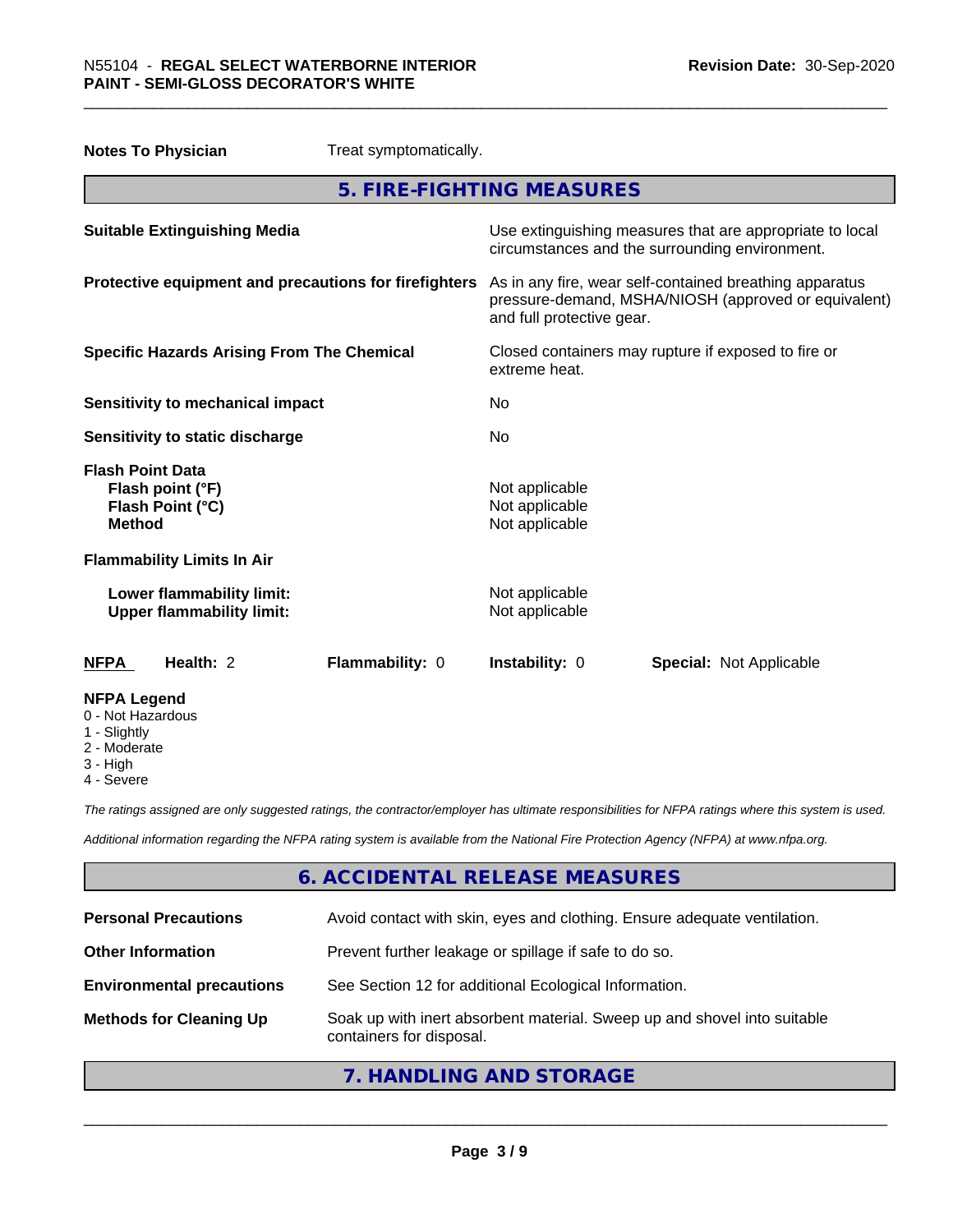| <b>Handling</b>               | Avoid contact with skin, eyes and clothing. Avoid breathing vapors, spray mists or<br>sanding dust. In case of insufficient ventilation, wear suitable respiratory<br>equipment. |  |
|-------------------------------|----------------------------------------------------------------------------------------------------------------------------------------------------------------------------------|--|
| <b>Storage</b>                | Keep container tightly closed. Keep out of the reach of children.                                                                                                                |  |
| <b>Incompatible Materials</b> | No information available                                                                                                                                                         |  |
|                               |                                                                                                                                                                                  |  |

# **8. EXPOSURE CONTROLS/PERSONAL PROTECTION**

#### **Exposure Limits**

| <b>Chemical name</b> | <b>ACGIH TLV</b>         | <b>OSHA PEL</b>           |
|----------------------|--------------------------|---------------------------|
| Titanium dioxide     | TWA: $10 \text{ ma/m}^3$ | <b>TWA</b><br>15 mg/m $3$ |
| Silica amorphous     | N/E                      | TWA<br>$20$ mppcf -       |

#### **Legend**

ACGIH - American Conference of Governmental Industrial Hygienists Exposure Limits OSHA - Occupational Safety & Health Administration Exposure Limits N/E - Not Established

| <b>Engineering Measures</b> | Ensure adequate ventilation, especially in confined areas. |
|-----------------------------|------------------------------------------------------------|
|-----------------------------|------------------------------------------------------------|

#### **Personal Protective Equipment**

| <b>Eye/Face Protection</b>    | Safety glasses with side-shields.                                        |
|-------------------------------|--------------------------------------------------------------------------|
| <b>Skin Protection</b>        | Protective gloves and impervious clothing.                               |
| <b>Respiratory Protection</b> | In case of insufficient ventilation wear suitable respiratory equipment. |
| <b>Hygiene Measures</b>       | Avoid contact with skin, eyes and clothing. Remove and wash contaminated |

# **9. PHYSICAL AND CHEMICAL PROPERTIES**

clothing before re-use. Wash thoroughly after handling.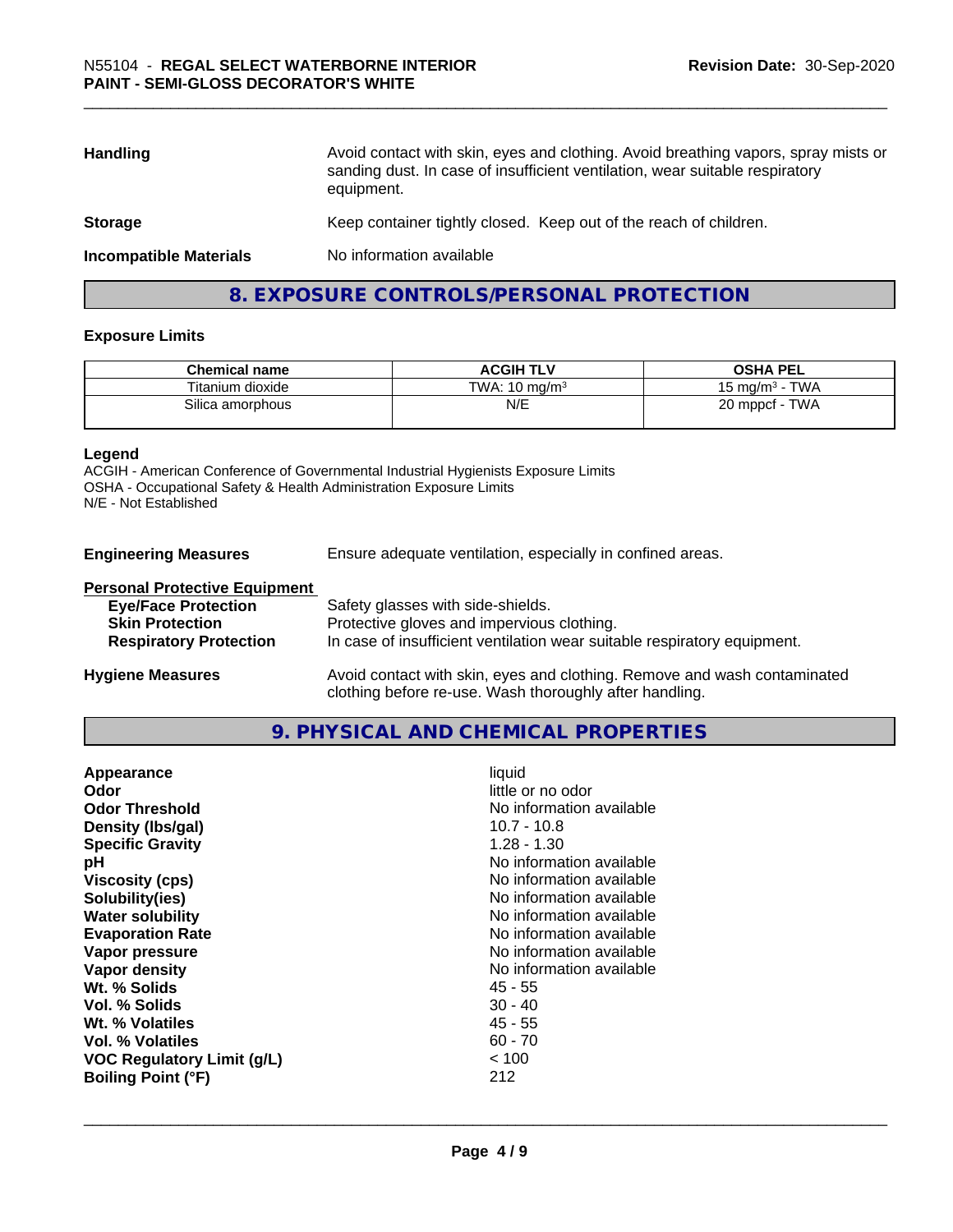| <b>Boiling Point (°C)</b>            | 100                      |
|--------------------------------------|--------------------------|
| Freezing point (°F)                  | 32                       |
| <b>Freezing Point (°C)</b>           | 0                        |
| Flash point (°F)                     | Not applicable           |
| Flash Point (°C)                     | Not applicable           |
| <b>Method</b>                        | Not applicable           |
| Flammability (solid, gas)            | Not applicable           |
| <b>Upper flammability limit:</b>     | Not applicable           |
| Lower flammability limit:            | Not applicable           |
| <b>Autoignition Temperature (°F)</b> | No information available |
| <b>Autoignition Temperature (°C)</b> | No information available |
| Decomposition Temperature (°F)       | No information available |
| Decomposition Temperature (°C)       | No information available |
| <b>Partition coefficient</b>         | No information available |

# **10. STABILITY AND REACTIVITY**

| <b>Reactivity</b>                         | Not Applicable                           |
|-------------------------------------------|------------------------------------------|
| <b>Chemical Stability</b>                 | Stable under normal conditions.          |
| <b>Conditions to avoid</b>                | Prevent from freezing.                   |
| <b>Incompatible Materials</b>             | No materials to be especially mentioned. |
| <b>Hazardous Decomposition Products</b>   | None under normal use.                   |
| <b>Possibility of hazardous reactions</b> | None under normal conditions of use.     |

# **11. TOXICOLOGICAL INFORMATION**

| Symptoms related to the physical, chemical and toxicological characteristics               |  |  |  |
|--------------------------------------------------------------------------------------------|--|--|--|
|                                                                                            |  |  |  |
| Delayed and immediate effects as well as chronic effects from short and long-term exposure |  |  |  |
| Substance may cause slight skin irritation. Prolonged or repeated contact may dry          |  |  |  |
|                                                                                            |  |  |  |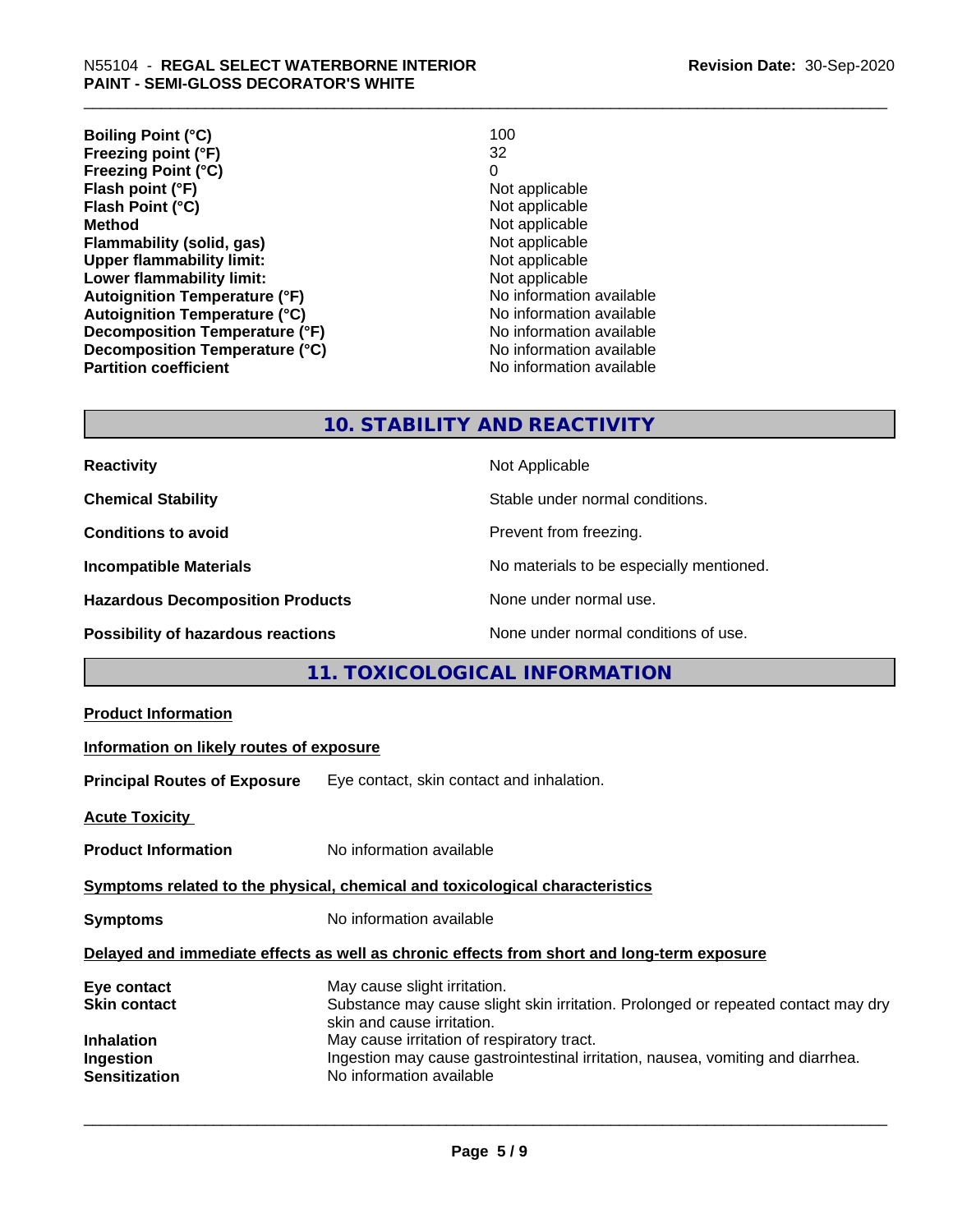| <b>Neurological Effects</b><br><b>Mutagenic Effects</b> | No information available.<br>No information available.                          |
|---------------------------------------------------------|---------------------------------------------------------------------------------|
| <b>Reproductive Effects</b>                             | Possible risk of impaired fertility. Possible risk of harm to the unborn child. |
| <b>Developmental Effects</b>                            | No information available.                                                       |
| <b>Target organ effects</b>                             | No information available.                                                       |
| <b>STOT - single exposure</b>                           | No information available.                                                       |
| <b>STOT - repeated exposure</b>                         | No information available.                                                       |
| Other adverse effects                                   | No information available.                                                       |
| <b>Aspiration Hazard</b>                                | No information available                                                        |

#### **Numerical measures of toxicity**

#### **The following values are calculated based on chapter 3.1 of the GHS document**

**ATEmix (oral)** 36782 mg/kg

#### **Component Information**

| Chemical name                                 | Oral LD50                                      | Dermal LD50              | Inhalation LC50         |
|-----------------------------------------------|------------------------------------------------|--------------------------|-------------------------|
| Titanium dioxide<br>13463-67-7                | $> 10000$ mg/kg (Rat)                          |                          |                         |
| Propylene glycol<br>57-55-6                   | $= 20$ g/kg (Rat)                              | $= 20800$ mg/kg (Rabbit) |                         |
| Silica amorphous<br>7631-86-9                 | $= 7900$ mg/kg (Rat)                           | $>$ 2000 mg/kg (Rabbit)  | $> 2.2$ mg/L (Rat) 1 h  |
| Trimethylolpropane<br>77-99-6                 | $= 14100$ mg/kg (Rat)<br>$= 14000$ mg/kg (Rat) |                          | $> 0.29$ mg/L (Rat) 4 h |
| Sodium C14-C16 olefin sulfonate<br>68439-57-6 | $= 2220$ mg/kg (Rat)                           | $> 740$ mg/kg (Rabbit)   |                         |

#### **Chronic Toxicity**

#### **Carcinogenicity**

*The information below indicateswhether each agency has listed any ingredient as a carcinogen:.*

| <b>Chemical name</b>       | <b>IARC</b>          | <b>NTP</b> | <b>OSHA</b> |
|----------------------------|----------------------|------------|-------------|
|                            | 2B<br>Possible Human |            | Listed<br>. |
| $'$ Titanium<br>m dioxide. | Carcinoɑen           |            |             |

• Although IARC has classified titanium dioxide as possibly carcinogenic to humans (2B), their summary concludes: "No significant exposure to titanium dioxide is thought to occur during the use of products in which titanium dioxide is bound to other materials, such as paint."

#### **Legend**

IARC - International Agency for Research on Cancer NTP - National Toxicity Program OSHA - Occupational Safety & Health Administration

**12. ECOLOGICAL INFORMATION**

# **Ecotoxicity Effects**

The environmental impact of this product has not been fully investigated.

#### **Product Information**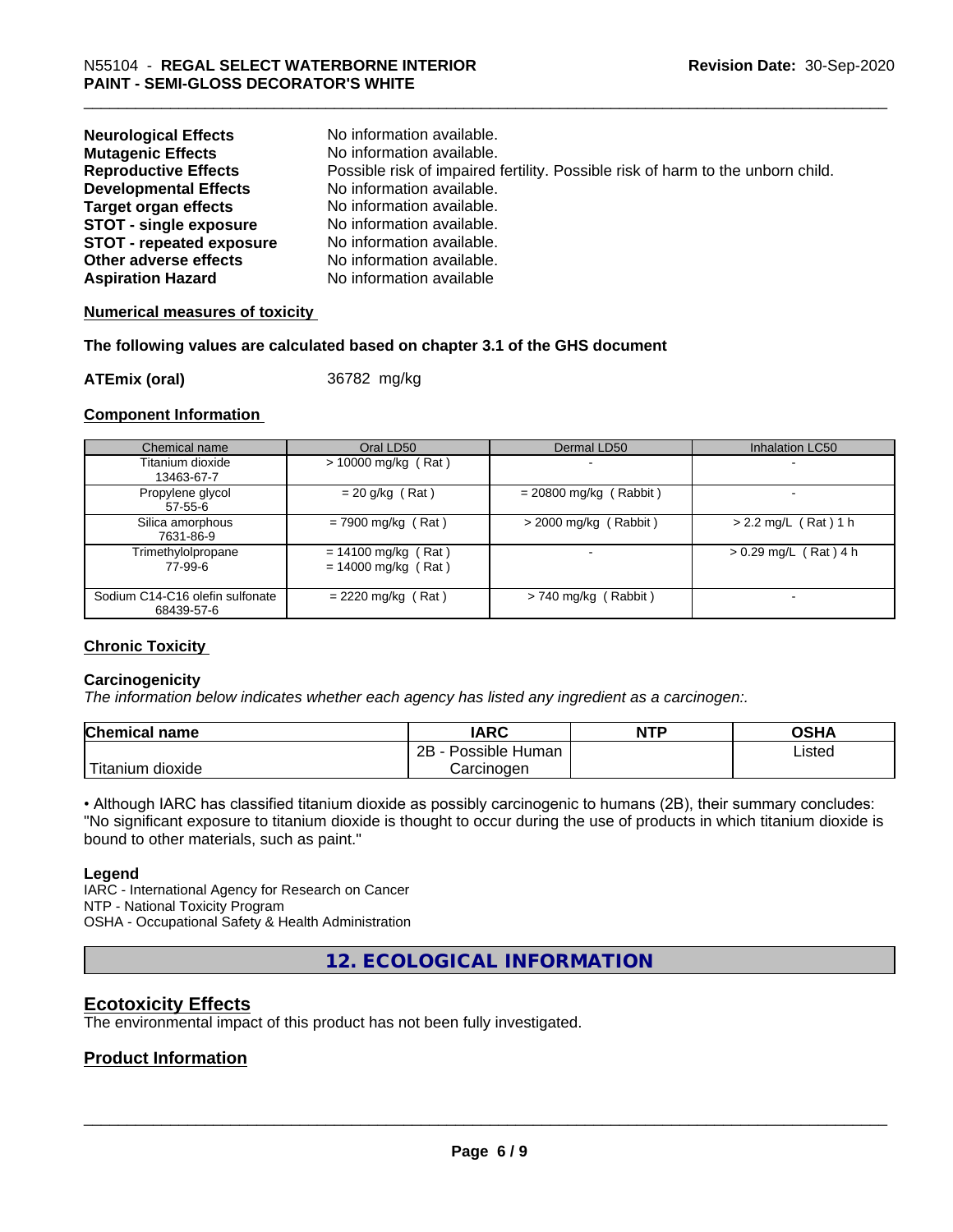# **Acute Toxicity to Fish**

No information available

## **Acute Toxicity to Aquatic Invertebrates**

No information available

#### **Acute Toxicity to Aquatic Plants** No information available

## **Persistence / Degradability**

No information available.

#### **Bioaccumulation**

There is no data for this product.

#### **Mobility in Environmental Media** No information available.

**Ozone** No information available

#### **Component Information**

#### **Acute Toxicity to Fish**

Titanium dioxide  $LC50:$  > 1000 mg/L (Fathead Minnow - 96 hr.) Propylene glycol LC50: 710 mg/L (Fathead Minnow - 96 hr.)

#### **Acute Toxicity to Aquatic Invertebrates**

Propylene glycol EC50: > 10000 mg/L (Daphnia magna - 24 hr.)

## **Acute Toxicity to Aquatic Plants**

No information available

|                              | 13. DISPOSAL CONSIDERATIONS                                                                                                                                                                                               |
|------------------------------|---------------------------------------------------------------------------------------------------------------------------------------------------------------------------------------------------------------------------|
| <b>Waste Disposal Method</b> | Dispose of in accordance with federal, state, and local regulations. Local<br>requirements may vary, consult your sanitation department or state-designated<br>environmental protection agency for more disposal options. |
|                              | <b>14. TRANSPORT INFORMATION</b>                                                                                                                                                                                          |
| <b>DOT</b>                   | Not regulated                                                                                                                                                                                                             |
| <b>ICAO/IATA</b>             | Not regulated                                                                                                                                                                                                             |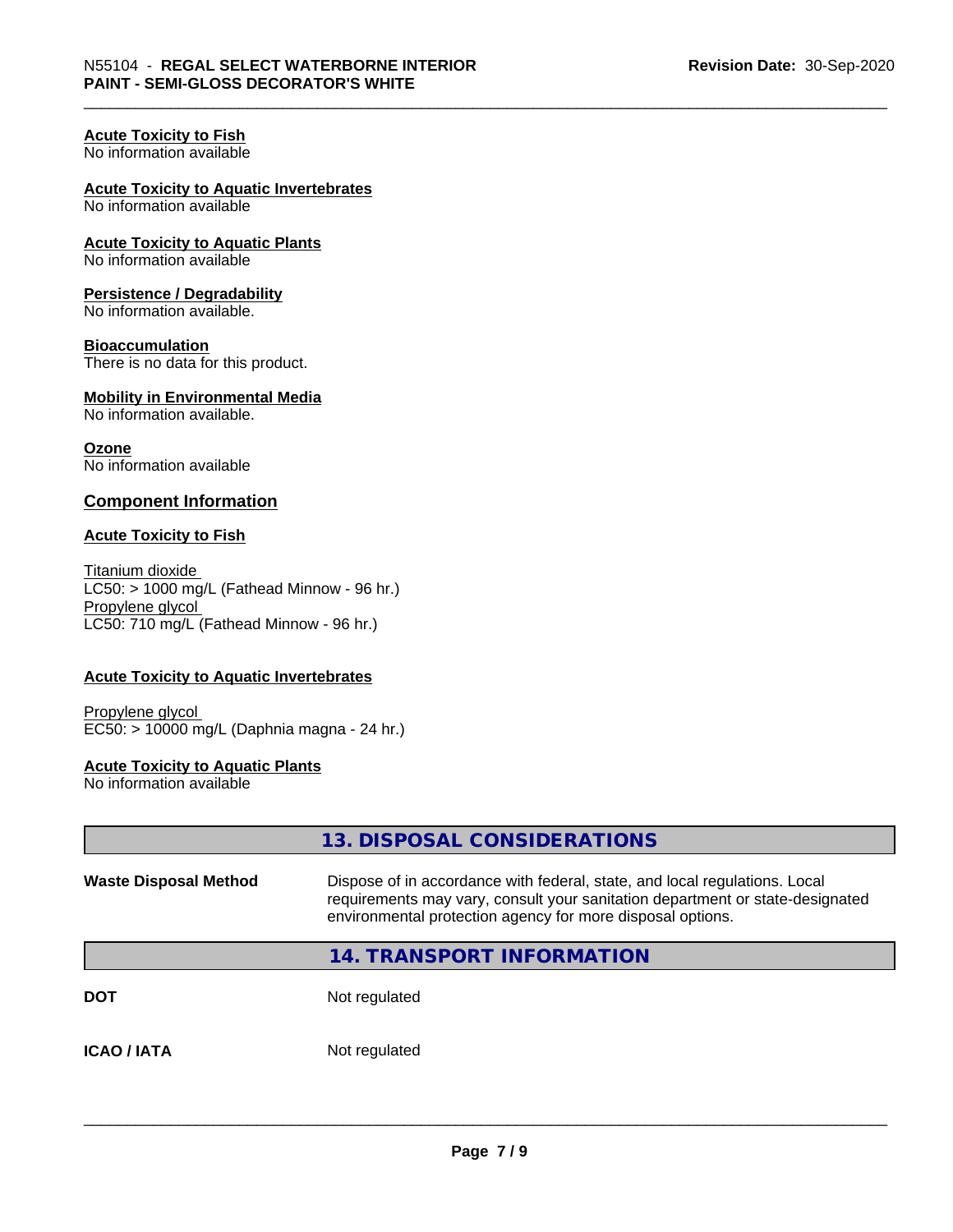**IMDG / IMO** Not regulated

### **15. REGULATORY INFORMATION**

## **International Inventories**

| <b>TSCA: United States</b> | Yes - All components are listed or exempt. |
|----------------------------|--------------------------------------------|
| <b>DSL: Canada</b>         | Yes - All components are listed or exempt. |

# **Federal Regulations**

#### **SARA 311/312 hazardous categorization**

| Acute health hazard               | No  |
|-----------------------------------|-----|
| Chronic Health Hazard             | Yes |
| Fire hazard                       | N٥  |
| Sudden release of pressure hazard | Nο  |
| Reactive Hazard                   | N٥  |

#### **SARA 313**

Section 313 of Title III of the Superfund Amendments and Reauthorization Act of 1986 (SARA). This product contains a chemical or chemicals which are subject to the reporting requirements of the Act and Title 40 of the Code of Federal Regulations, Part 372:

*None*

#### **Clean Air Act,Section 112 Hazardous Air Pollutants (HAPs) (see 40 CFR 61)**

This product contains the following HAPs:

*None*

# **US State Regulations**

#### **California Proposition 65**

# **AVIMARNING:** Cancer and Reproductive Harm– www.P65warnings.ca.gov

#### **State Right-to-Know**

| <b>Chemical name</b> | <b>Massachusetts</b> | <b>New Jersey</b> | Pennsylvania |
|----------------------|----------------------|-------------------|--------------|
| Titanium dioxide     |                      |                   |              |
| Propylene glycol     |                      |                   |              |
| Silica amorphous     |                      |                   |              |

#### **Legend**

X - Listed

# **16. OTHER INFORMATION**